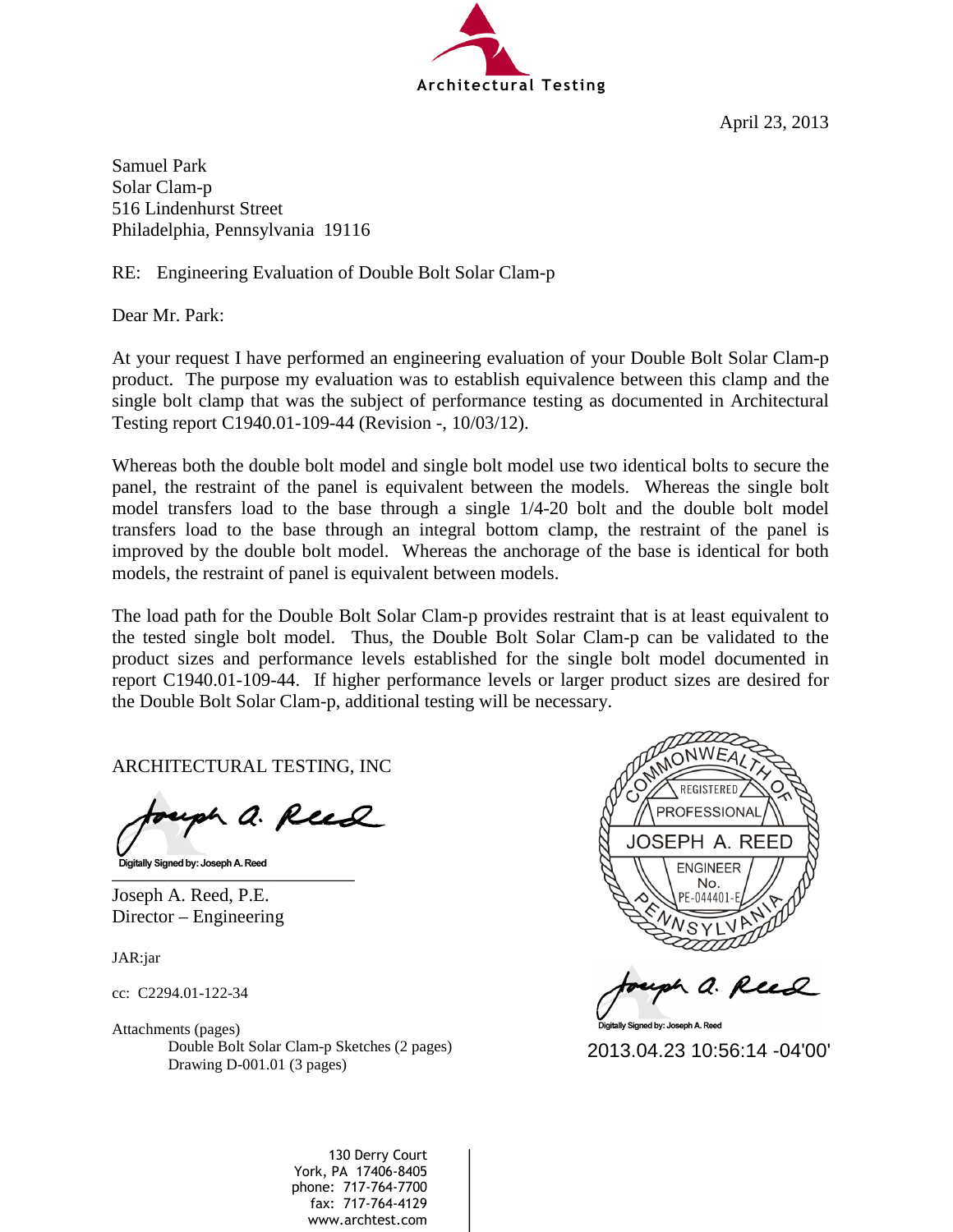

 $FIG.4$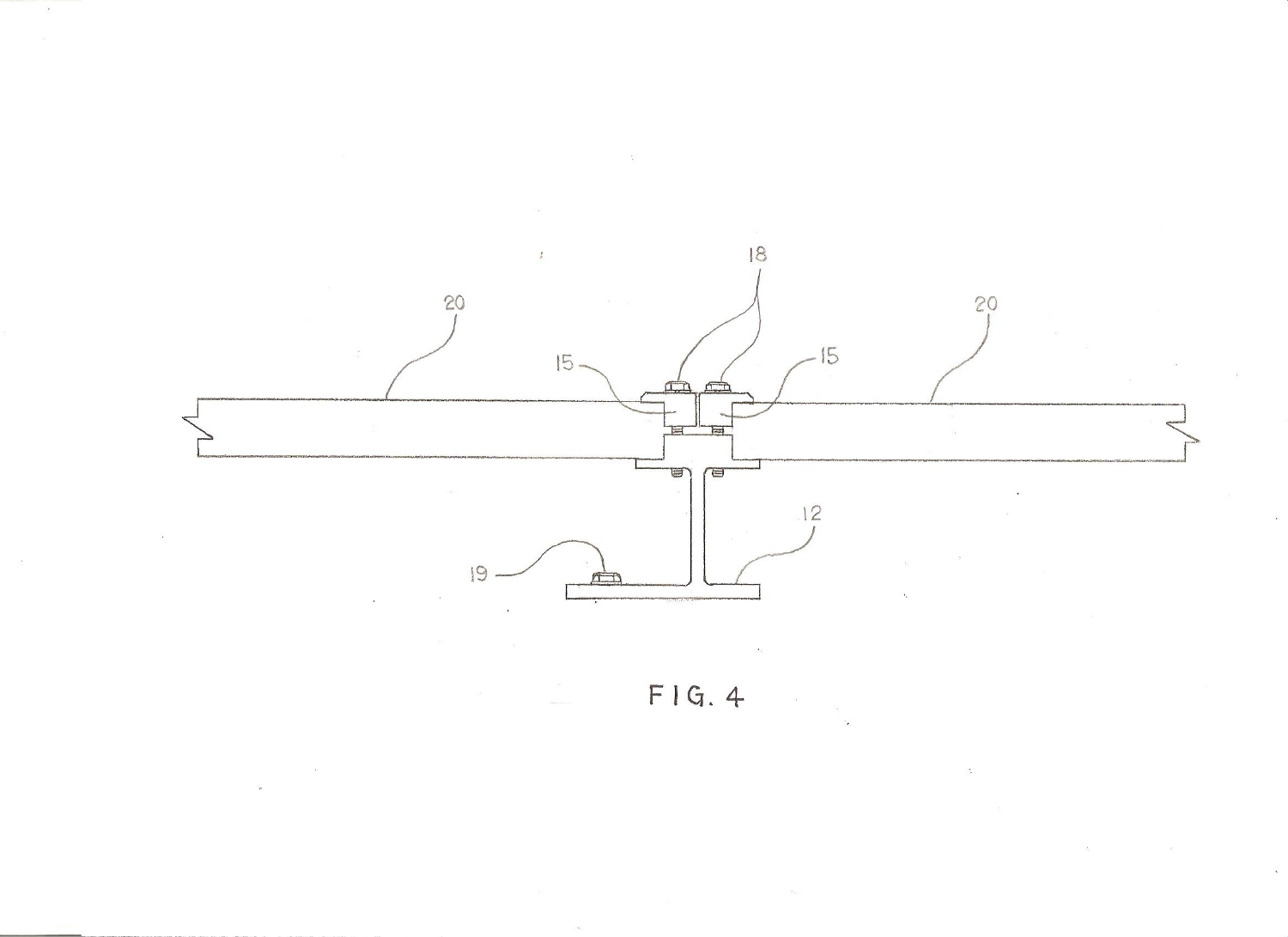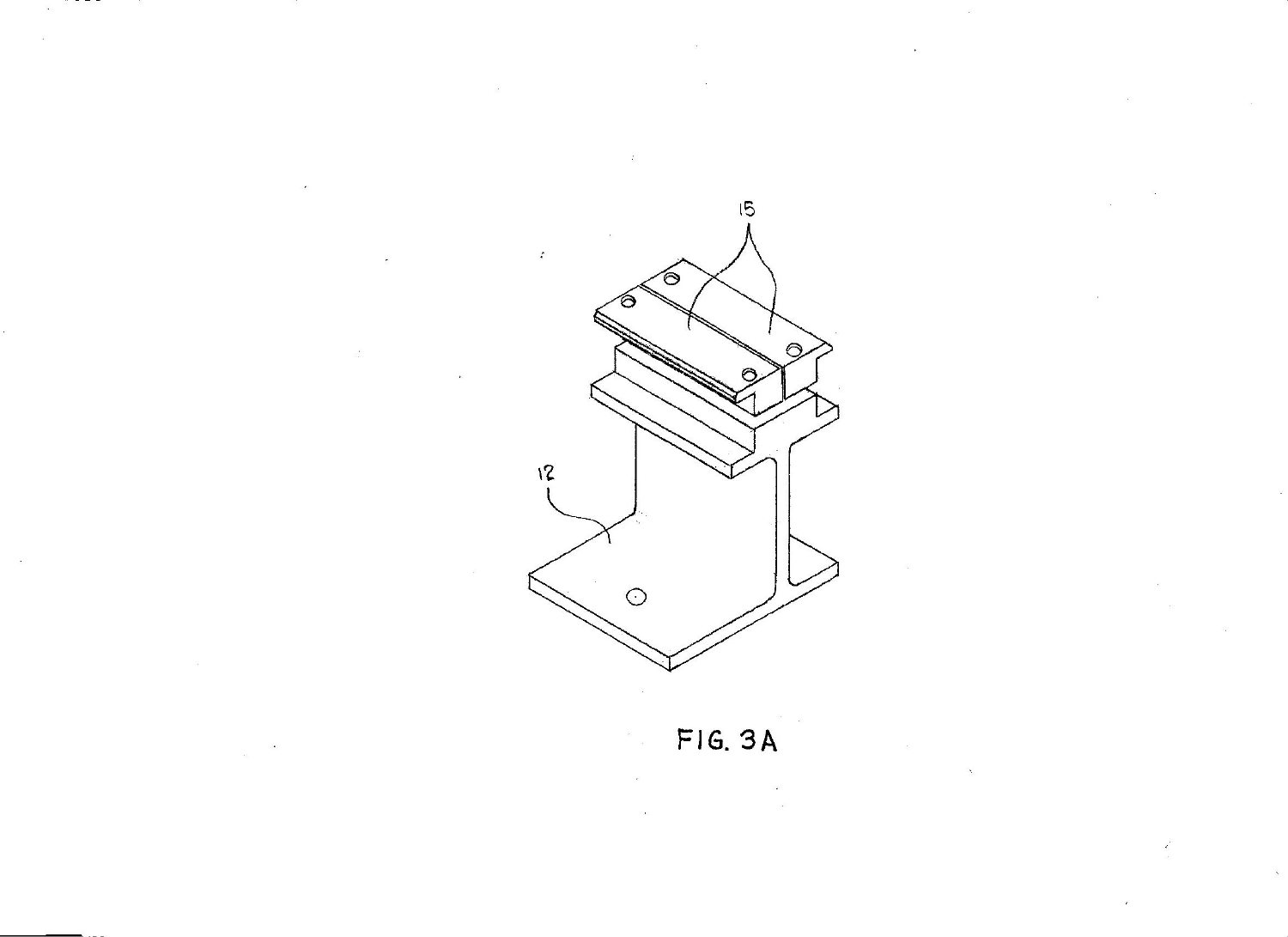

1. Location and number of clamps to be<br>established after project-specific design

## Contents

|          | ver / Layout                 | Sheet 1/3 |  |
|----------|------------------------------|-----------|--|
|          | ctions and Details Sheet 2/3 |           |  |
| mponents |                              | Sheet 3/3 |  |

|                                                  |             | Solar Clarr p                                             |            |              |  |  |
|--------------------------------------------------|-------------|-----------------------------------------------------------|------------|--------------|--|--|
|                                                  |             | 516 Lindenhurst St. Philadelphia, PA 19116 - 215–892–5600 |            |              |  |  |
| Solar Clam-p<br>Cover / Layout                   |             |                                                           |            |              |  |  |
| DWG NO.<br>PROJ. NO.<br>$D - 001.01$<br>C2294.01 |             |                                                           | <b>REV</b> |              |  |  |
| <b>NTS</b>                                       | <b>DATE</b> | 09/10/12                                                  |            | SHEET 1 of 3 |  |  |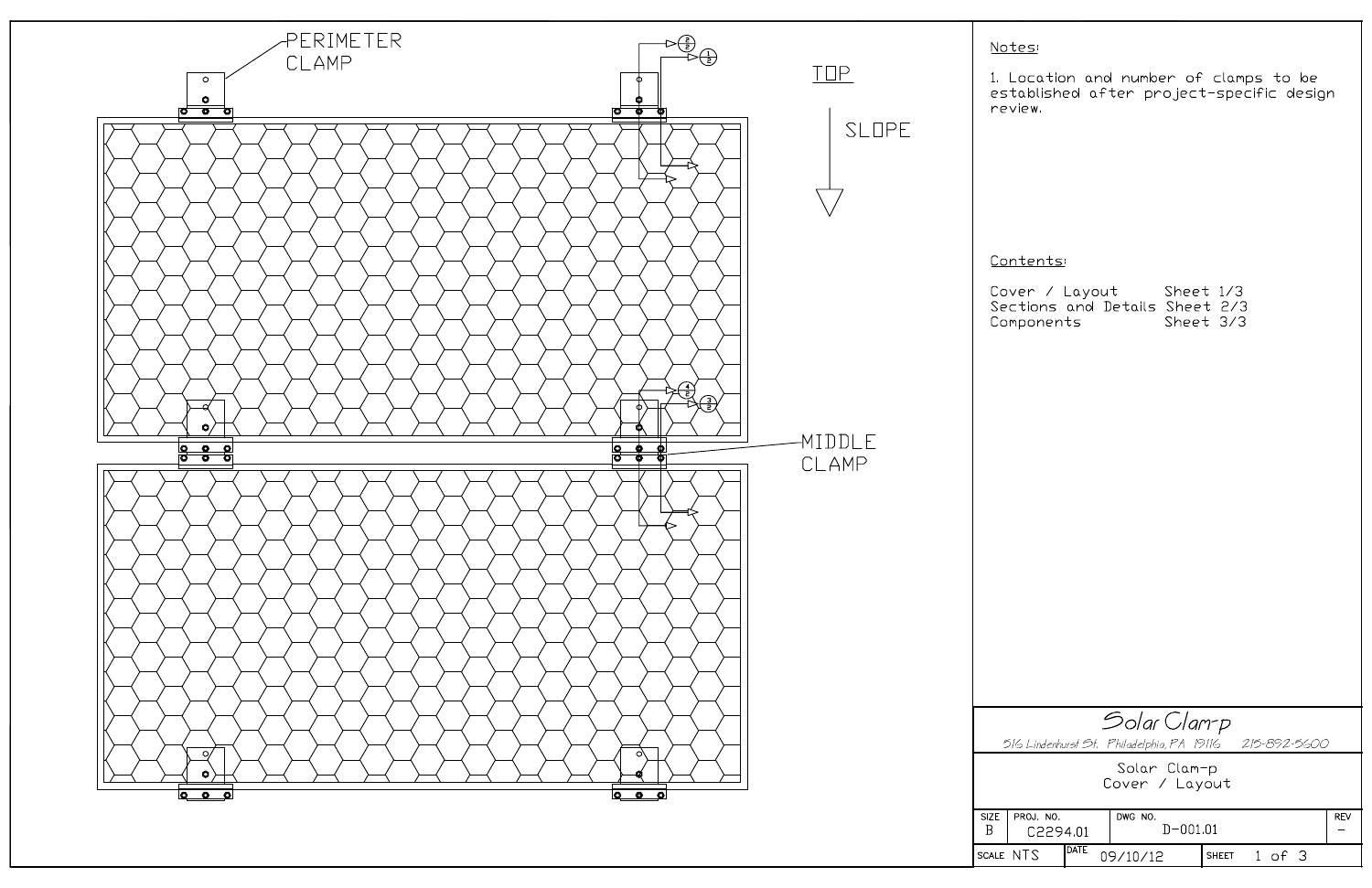